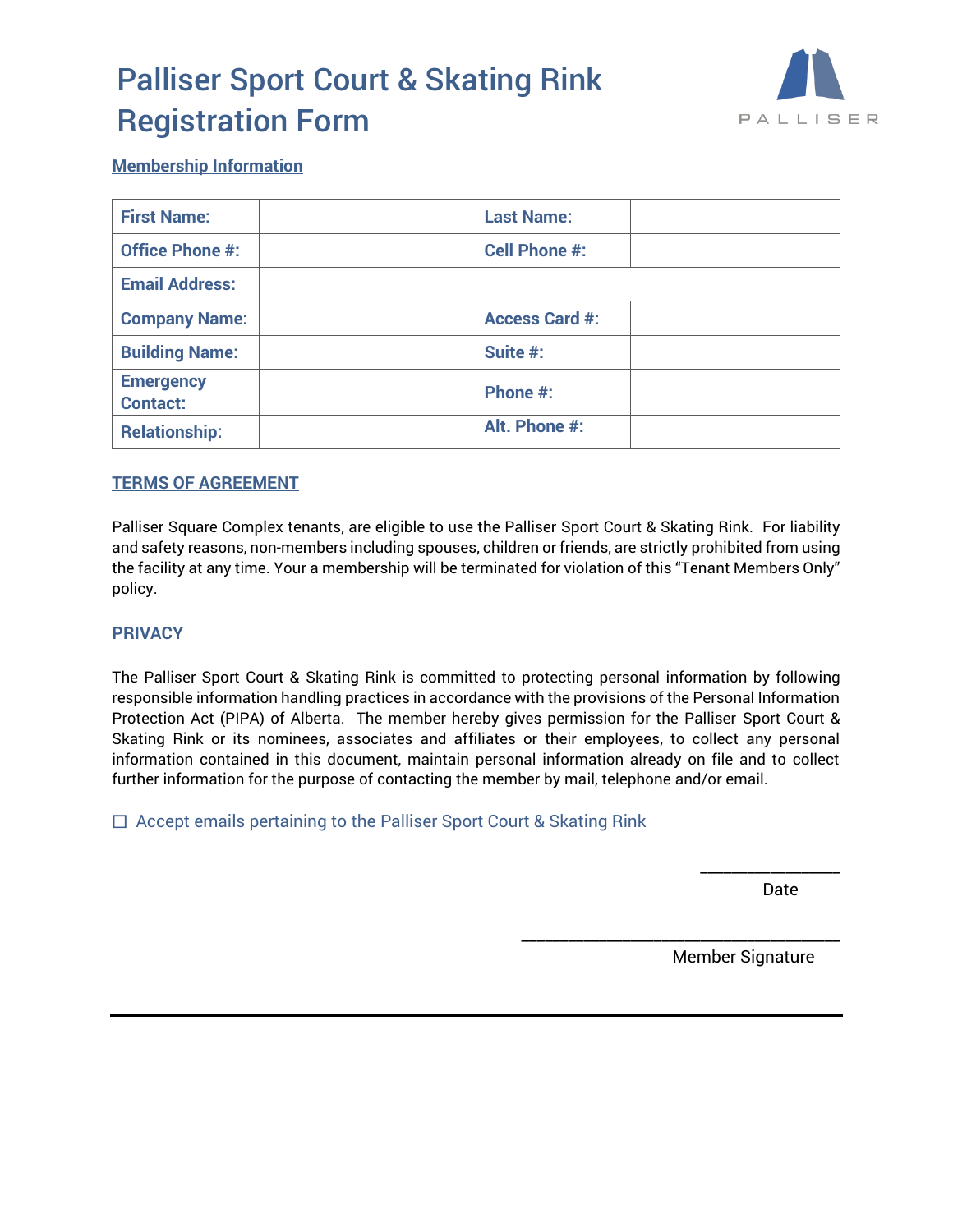## Facility Etiquette Terms & Conditions



- Cell Phone Use **-** No cell phone usage is permitted while using the skating rink. Please exit the skating rink if you must take a call.
- Headphones For your safety and those around you, headphones are not permitted on the ice of the Palliser Skating Rink.
- Respect for Members **-** Show respect for others by refraining from using foul language and shouting. Be mindful of all skaters personal space as level of skating experience will vary.
- Food and Drink **-** Food and beverages are not permitted on the ice, with the exception of plastic or metal water bottles.
- Alcohol, Drugs & Tobacco No alcohol or drugs are to be consumed on the ice or before skating. Smoking is only permitted outside the park gates according to City of Calgary Bylaw.
- Emergency Procedures **-** In case of an emergency and alarm bells sound please exit the park and go to the nearest muster point.
- Dress Code **–** All members must wear weather appropriate gear. Skates must be worn on the ice at all times. Safety equipment including helmets is strongly recommended.
- Equipment Etiquette Return Palliser equipment after use and report any damages if they occur.
- Ice Maintenance Ice must be free of people while ice undergoes maintenance.
- Respect for staff Staff of the Palliser Park & Skating Rink are to be respected and rules are to be adhered to. Failure to do this may result in suspension of access to the Palliser Park & Skating Rink

**I acknowledge and accept all of the Palliser Park & Skating Rink Etiquette Terms & Conditions.**

Signature Date: MM/DD/YY

Print Name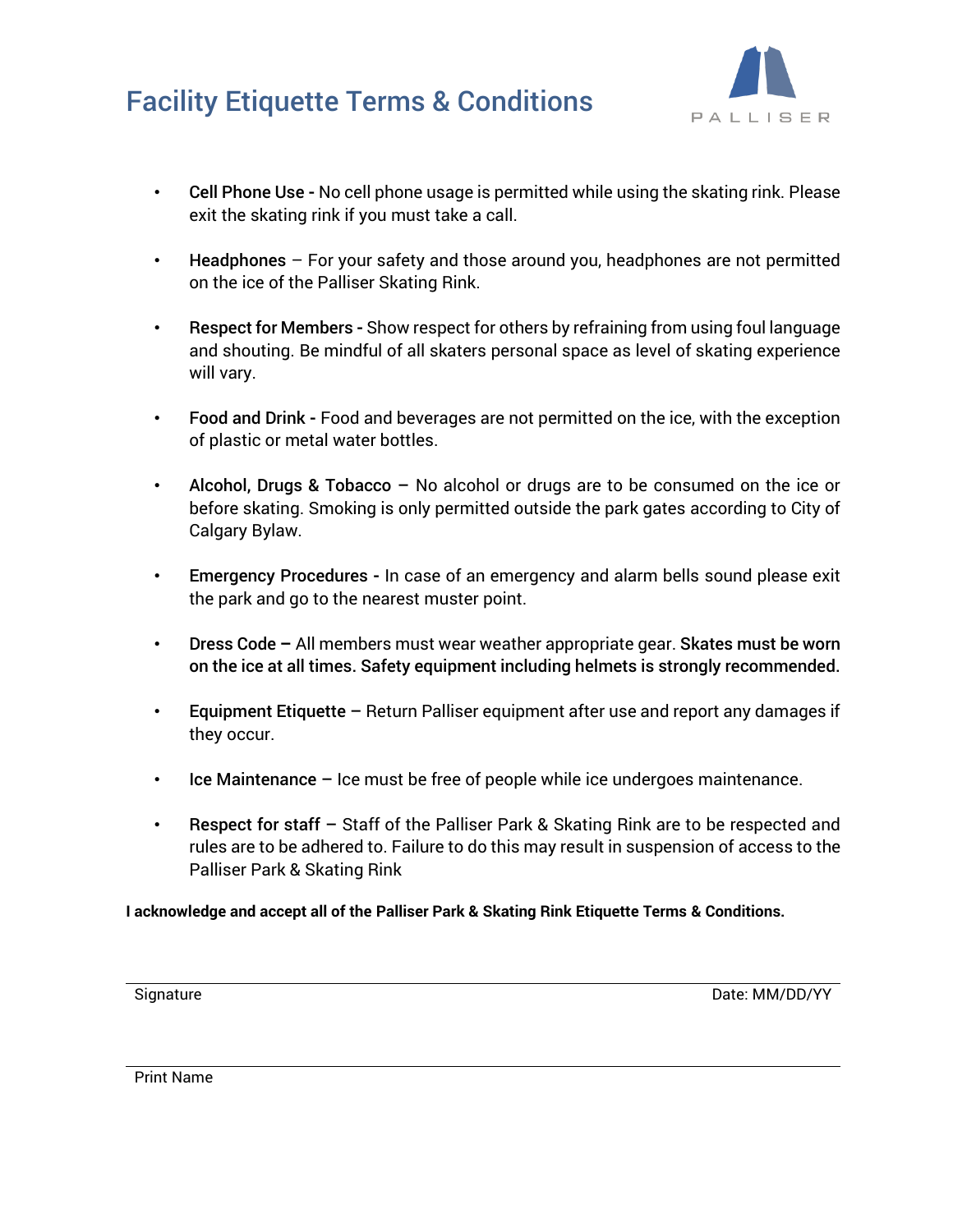

## Shinny Etiquette Terms & Conditions

- Body Contact The Palliser Skating Rink is a non-contact rink.
- Stick Use Hockey stick blades may not be lifted above hip height.
- Shooting Slap shots or any shot where the blade of the stick lifted off the ice is not permitted.
- Respect for Others Show respect for staff and fellow participants. Loud, obscene or profane language will not be tolerated.
- Pucks Pucks may not be intentionally raised above the knee. It is encouraged that the puck does not leave the surface of the ice.
- Damages Equipment and physical spaces are to be used as intended and should not be subject to damage or misuse. Any damage to the facility shall be reported at the time of the incident.

#### I acknowledge and accept all Palliser Sport Court & Skating Rink Etiquette Terms & Conditions.

Signature Date: MM/DD/YY

Print Name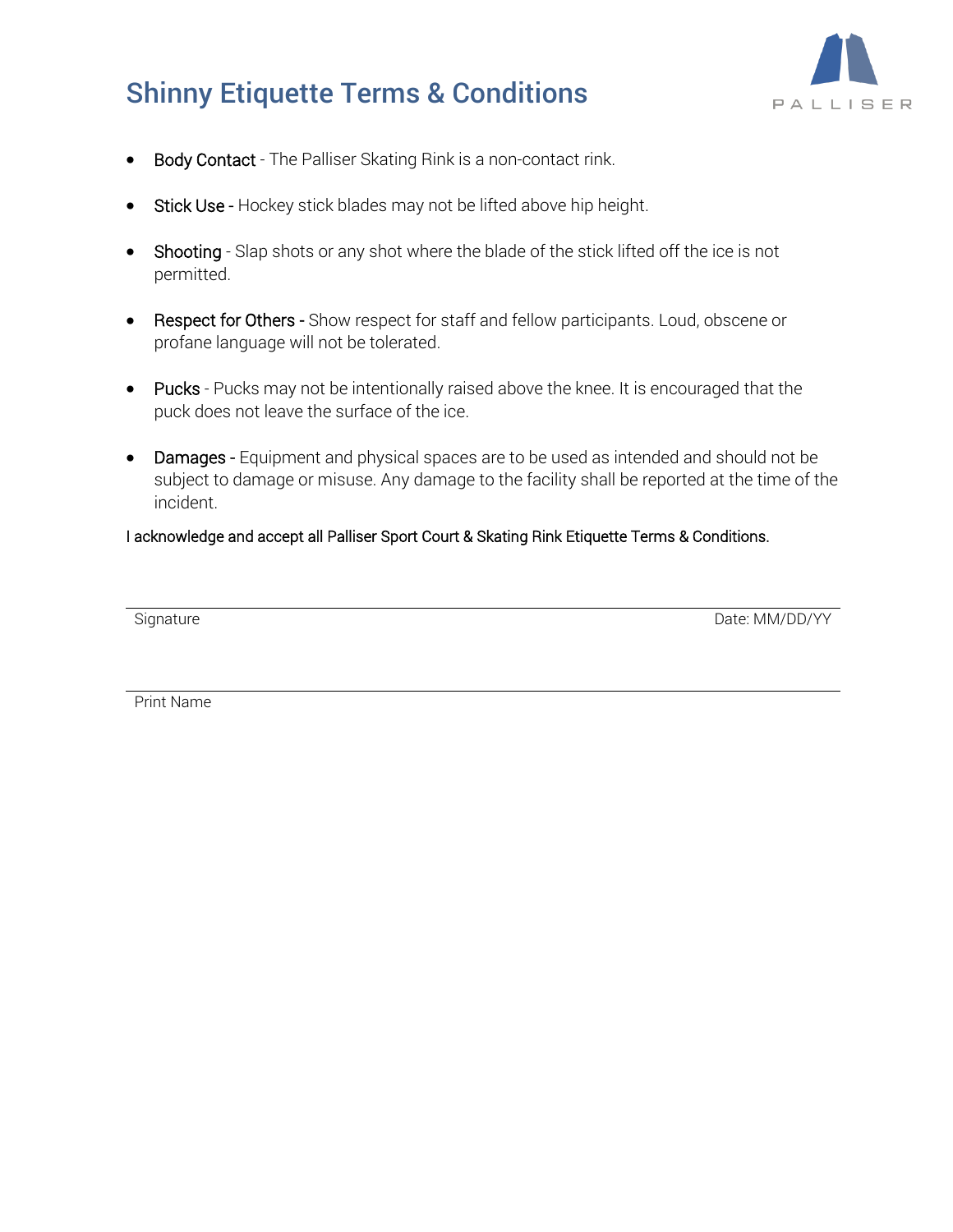

### Palliser Sport Court & Skating Rink PAL Release, Waiver of Claims and Assumption of Risk Agreement

In consideration of my being permitted to utilize the amenity located at the Palliser Sport Court & Skating Rink, 125 - 9<sup>th</sup> Ave SE Calgary, AB (the "Property").

I, \_\_\_\_\_\_\_\_\_\_\_\_\_\_\_\_\_\_\_\_\_\_\_\_\_\_\_\_\_\_\_\_\_\_\_\_\_\_\_\_\_\_ agree to the terms of and to be bound by this Release, Waiver of (Print Name)

Claims and Assumption of Risk Agreement (collectively, the "Agreement").

## BY SIGNING THIS DOCUMENT YOU GIVE UP CERTAIN LEGAL RIGHTS, INCLUDING YOUR RIGHT TO SUE.

\_\_\_\_\_\_\_ Initials I acknowledge and understand that by participating in the activities, I may be at risk of serious injury or harm, which includes but is not limited to: death, serious neck and spinal injuries which may result in complete or partial paralysis, brain damage, serious injury to bones, joints, ligaments, muscles, tendons, soft tissue, and other aspects of my body, heart attack, stroke, heat stress, sprains, harm to general health and well-being (collectively, the "Risks"). I am aware of the Risks and I have full knowledge of the nature and extent of the risks associated with the activities.

\_\_\_\_\_\_\_ Initials In consideration of permission to participate in the activities, I hereby agree and acknowledge the following: that I, my heirs, executors, legal representatives and personal assigns (collectively "I"), agree to unconditionally release, and hereby do unconditionally waive and release, Palliser Square Properties Ltd., Aspen Property Management Ltd., PSPIB-RE Partners Inc., and Aspen Properties Partnership, and any other beneficial owner thereof and the respective partners, affiliates and subsidiary corporations of the foregoing entities and their respective officers and subsidiary corporations and their respective officers, directors, agents, insurers, board members, employees, volunteers, agent, independent contractors, assigns, successors, other participants and/or others acting on their behalf (collectively, the "Released Parties, or any of them") from any and all claims, demands, actions and causes of action that I now have or may have in the future, or any of the Released Parties, or any of them, for any personal injury, illness, death, property damage or loss sustained by me in connection with, or in any way resulting from, my participation in the activities on the Property due to any cause whatsoever, including without limitation, negligence or gross negligence on the part of the Released Parties, or any of them.

\_\_\_\_\_\_\_ Initials I agree and understand that by signing this Agreement I will be forever precluded from suing or otherwise claiming against the Released Parties, or any of them, or any of them, for any loss, damage, personal injury, or death that I may sustain through my participation in the activities on the Property.

\_\_\_\_\_\_\_ Initials

I have full knowledge of the nature and extent of the Risks involved in the activities. I am freely and voluntarily assuming the risks involved and in doing so I fully understand that I will be solely responsible for any personal injury, death, property damage, or loss sustained by me in connection with, or in any way resulting from, my participation in the activities, due to any cause whatsoever, including without limitation, the negligence of any of the Released Parties, or any of them. I understand that the Risks may include, but are not limited to: (1) injuries arising from use of any equipment within

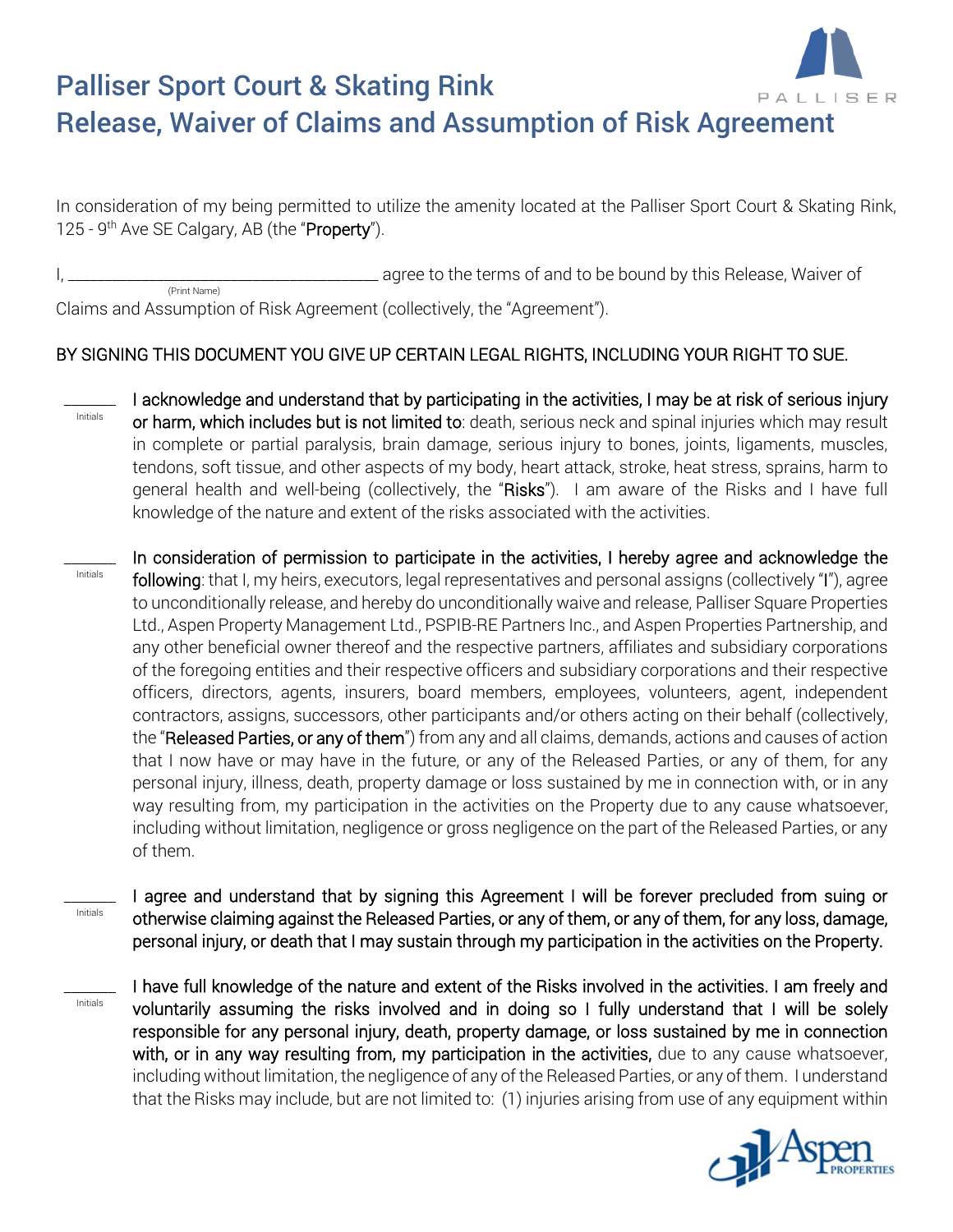

### Palliser Sport Court & Skating Rink PAL Release, Waiver of Claims and Assumption of Risk Agreement

the Sport Court & Skating Rink located on the Property; (2) injuries arising from my participation in supervised or unsupervised activities and programs on the Property; (3) injuries or medical disorders resulting from exercising located on the Property; and (4) accidental injuries within the Property, including but not limited to, the locker rooms, showers, dressing rooms, Sport Court & Skating Rink. Specifically, I acknowledge that as a participant in the activities I am fully responsible for all legal, medical and any other costs that may arise by virtue of my participation in the activities, including legal costs on a full indemnity, solicitor and his own client basis.

 $\overline{\phantom{a}}$ Initials

Initials

I agree that, although the Released Parties, or any of them, have taken steps to reduce the Risks and increase the safety of the activities, it is not possible for the Released Parties, or any of them, to make the activities completely safe. I accept these Risks and I agree to relieve the Released Parties, or any of them, of all liability for all loss or damage arising from any cause whatsoever including without limitation, the negligence of any of the Released Parties, or any of them.

 $\overline{\phantom{a}}$ Initials I agree to abide by and faithfully follow all rules and instructions given by the Released Parties, or of any of them, relating to the activities, as may be established at the sole discretion of the Released Parties, or any of them. I acknowledge that my right to participate in the activities may be terminated immediately by the Released Parties, or any of them, if I fail to comply with such rules and instructions. I also understand and acknowledge that the Released Parties, or any of them, reserve the right to refuse my access to the activities if they deem necessary for any reason whatsoever.

\_\_\_\_\_\_\_ I do hereby further declare myself to be physically sound and suffering from no condition, impairment, disease, infirmity, or other illness that would prevent my participation in any of the activities within the Property. I release the Released Parties, or any of them, from any and all liability and claims for any injuries, disability, death or loss or damage to person or property incurred while participating in the activities, such having occurred due to, or in part, due to any and all known or unknown medical conditions, injuries, illnesses, ailments allergies, or medications.

\_\_\_\_\_\_\_ Initials I hereby hold harmless and indemnify the Released Parties, or any of them from any loss, claims, or liabilities of any kind or nature whatsoever arising from personal injury/death or property damage incurred, or loss suffered by me, in connection with the use and/or consumption of alcohol at the Property. I confirm that if I have consumed any alcohol or drugs, I will not participate in any Activity within the Property.

\_\_\_\_\_\_\_ Initials I understand that the Released Parties, or any of them are not responsible for personal property damage, lost or stolen while members and/or participants are using the Properties or are on the Property.



I confirm that I am of the full age of eighteen years and that I have read and understand this Agreement prior to signing it and agree that this Agreement will be binding upon my heirs, next of kin, personal representatives, executors, administrators and successors.